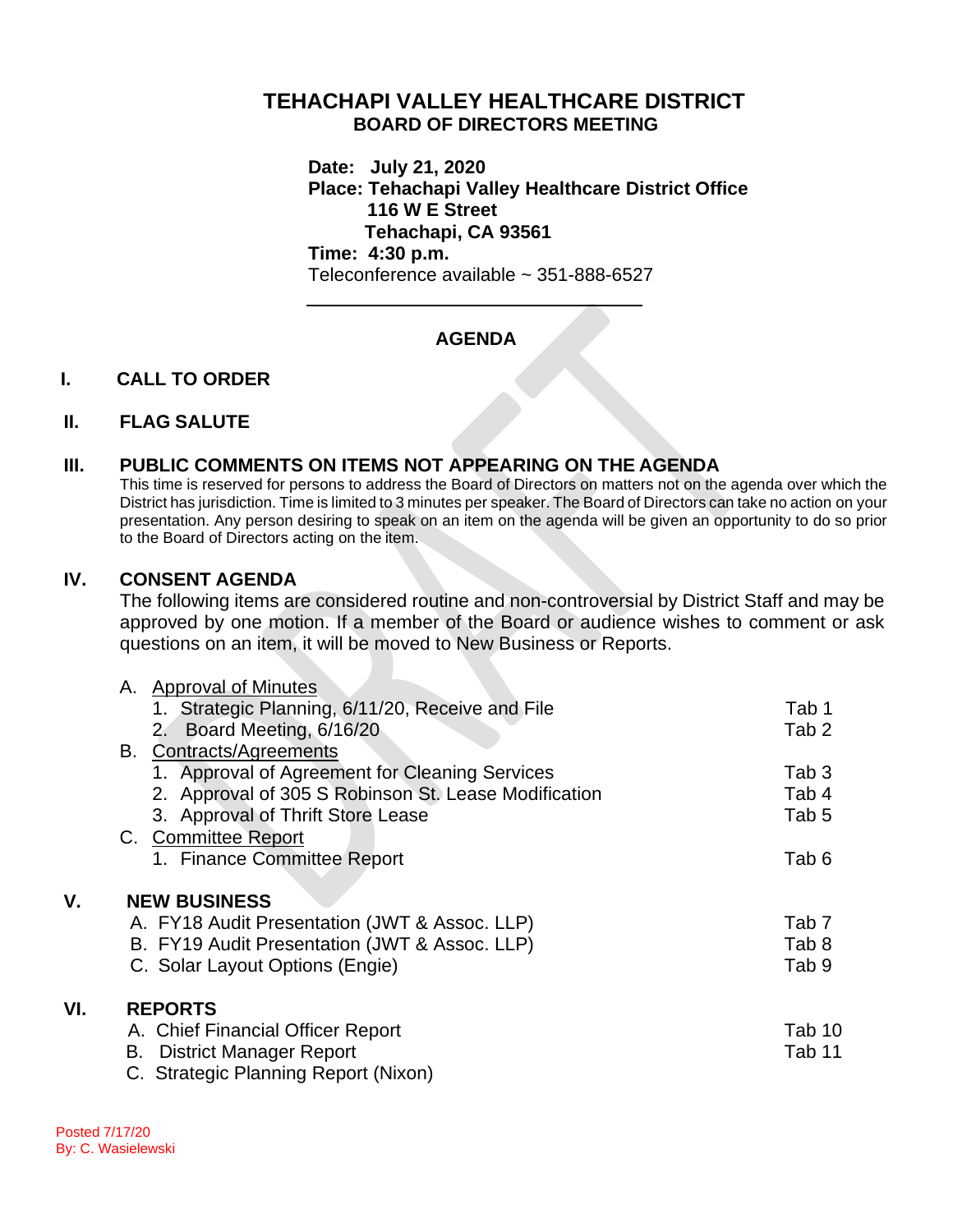# **VII. BOARD COMMENTS ON ITEMS NOT APPEARING ON THE AGENDA**

## **VIII. ADJOURNMENT**

## **NOTICE TO THE PUBLIC**

#### **PUBLIC COMMENT PERIOD FOR REGULAR MEETINGS**

Members of the public may comment on any item on the agenda before the Board takes action on it. The public may also comment on items of interest to the public that is within the subject matter jurisdiction of the Board; provided, however, the Board may not take action on any item not appearing on the agenda unless the action is otherwise authorized by law. Any person addressing the Board will be limited to a maximum of three (3) minutes so that all interested parties have an opportunity to speak.

#### **COPIES OF PUBLIC RECORDS**

All writings, materials, and information provided to the Board for their consideration relating to any open session agenda item of the meeting are available for public inspection and copying during regular business hours at the Administration Office of the District at 305 S. Robinson St., Tehachapi, California.

#### **COMPLIANCE WITH ADA**

This agenda shall be made available upon request in alternative formats to persons with a disability, as required by the Americans with Disabilities Act of 1990 (42 U.S.C. § 12132) and the Ralph M. Brown Act (Cal. Gov't Cod. § 54954.2). Persons requesting a disability related modification or accommodation in order to participate in the meeting, should contact the Executive Office during regular business hours by phone at 661-750-4848, or in person at the District's Administrative Office at 305 S. Robinson St., Tehachapi, California.